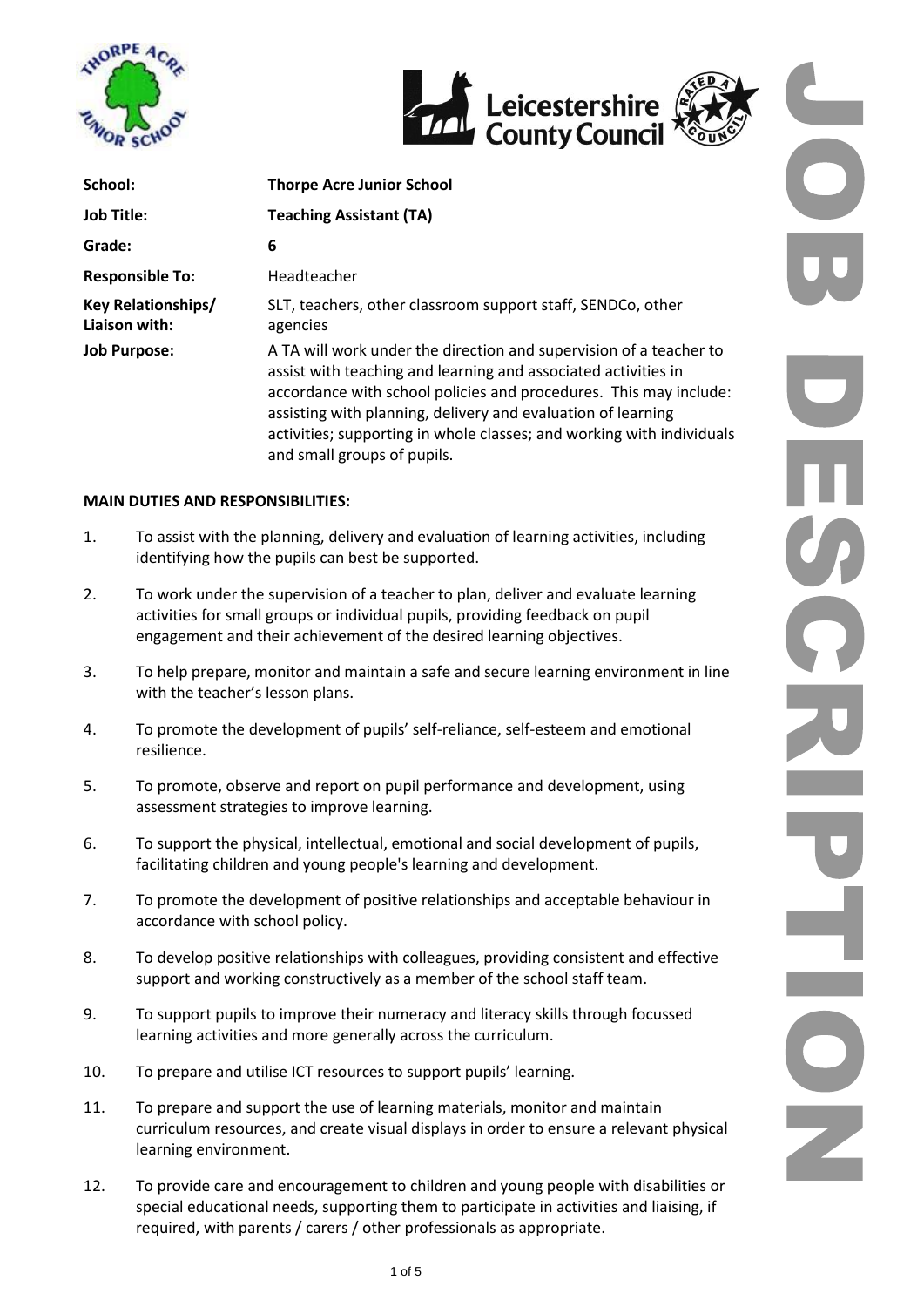- 13. To provide support for bilingual / multilingual pupils if required.
- 14. To invigilate or provide authorised SEN support for internal and external tests and examinations under formal conditions.
- 15. To assist with the maintenance of pupil record keeping systems, including recording agreed updates to individual records.
- 16. To communicate as appropriate with parents and carers about the care and education of their children, as directed by the school.
- 17. To assist volunteers based in your work area, as appropriate.
- 18. To encourage participation in structured and unstructured learning activities, including play (timetabled and during breaks if required). (Primary and Special Schools)
- 19. To support, as appropriate, in instances where pupils are unwell whilst at the school\*
- 20. To provide toileting/intimate care support to pupils as necessary.\*\*

#### **Other duties the school may wish to include, not affecting the grade of the post:**

- 21. To contribute to assessing and developing plans to meet the personal support needs of children and young people with additional requirements, and assist in the implementation and evaluation of the plans.
- 22. To monitor attendance to identify any patterns of absence and lateness and work with colleagues and parents to seek ways of helping the pupil to attend school more regularly.
- 23. To lead an extra-curricular activity under the direction of the school but with limited direct supervision.
- 24. To escort and supervise pupils on educational visits and out of school activities, ensuring their health, safety and well-being.
- 25. To undertake midday supervision duties.
- 26. To support, as appropriate, in instances where pupils are unwell whilst at the school.\*

\* first aid should only be provided by staff who hold appropriate first-aid qualifications. However, any member of staff may be required to provide general support to a child who is unwell or receiving first aid treatment.

\*\* these duties only to be undertaken after appropriate risk assessment and training have been provided.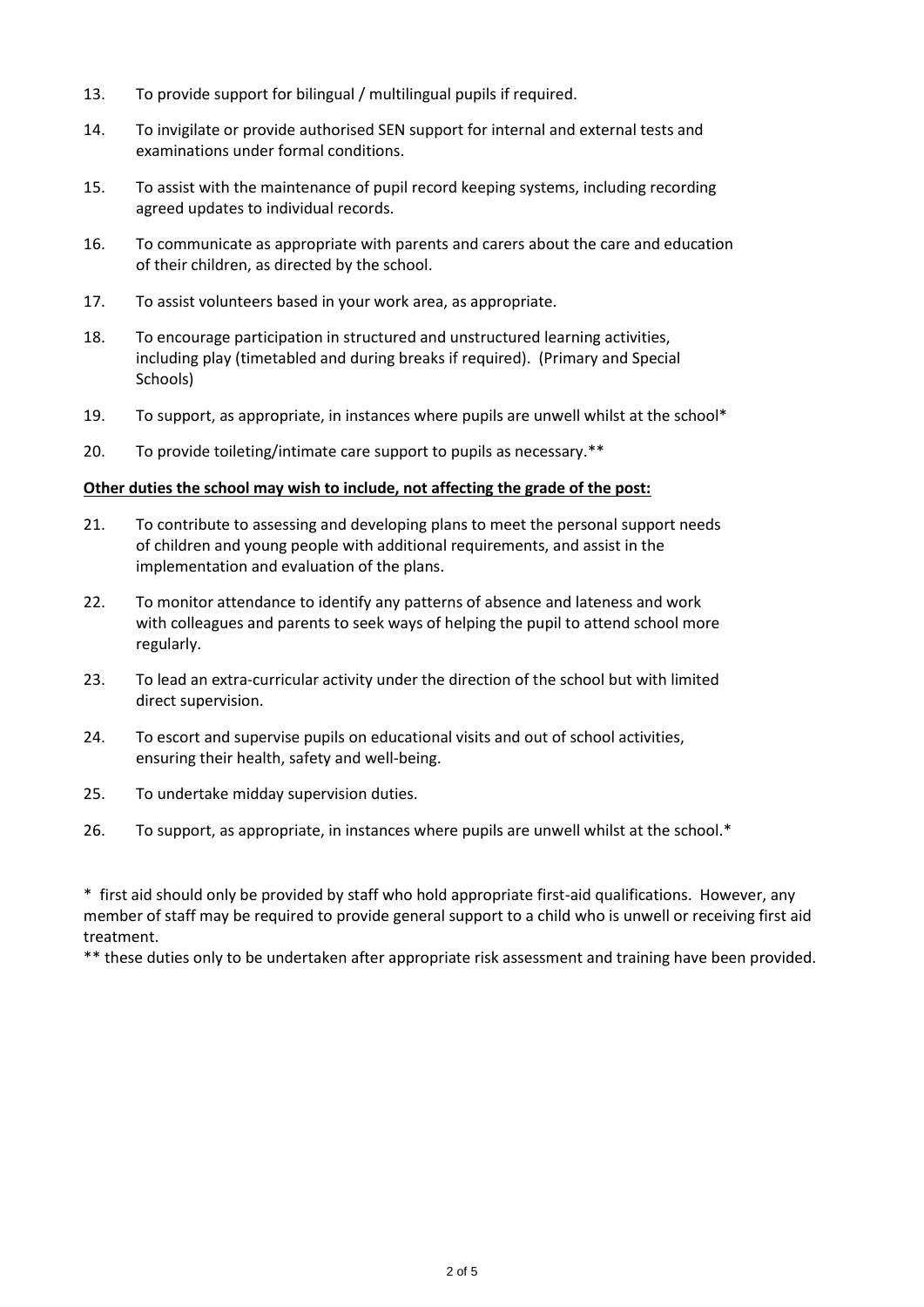# **SPECIAL FACTORS:**

# *(Please delete/add where appropriate)*

# **Subject to the duration of the need, the special conditions given below apply :**

- (a) The postholder may be required to attend, from time to time, training courses, conferences, seminars or other meetings as required by his/her own training needs and the needs of the school.
- (b) The postholder may be required, at times, to work across other schools / establishments / relevant agencies in the locality.
- (c) Expenses will be paid in accordance with the Local Conditions of Service.
- (d) This post is eligible for a DBS check under the Rehabilitation of Offenders Act 1974 (Exceptions) Order 1975 (i.e. it involves certain activities in relation to children and/or adults) and defined as regulated activity under Part 1 of the Safeguarding Vulnerable Groups Act 2006 before the coming into force of section 64 of the Protection of Freedoms Act 2012 on 10<sup>th</sup> September 2012. Therefore a **DBS enhanced check is an essential requirement.**

**This job description sets out the duties and responsibilities of the post at the time when it was drawn up. Such duties and responsibilities may vary from time to time without changing the general character of the duties or the level of responsibility entailed. Such variations are a common occurrence and cannot themselves justify a reconsideration of the grading of the post.**

**Leicestershire County Council is seeking to promote the employment of disabled people and will make any adjustments considered reasonable to the above duties under the terms of the Equality Act 2010 to accommodate a suitable disabled candidate.**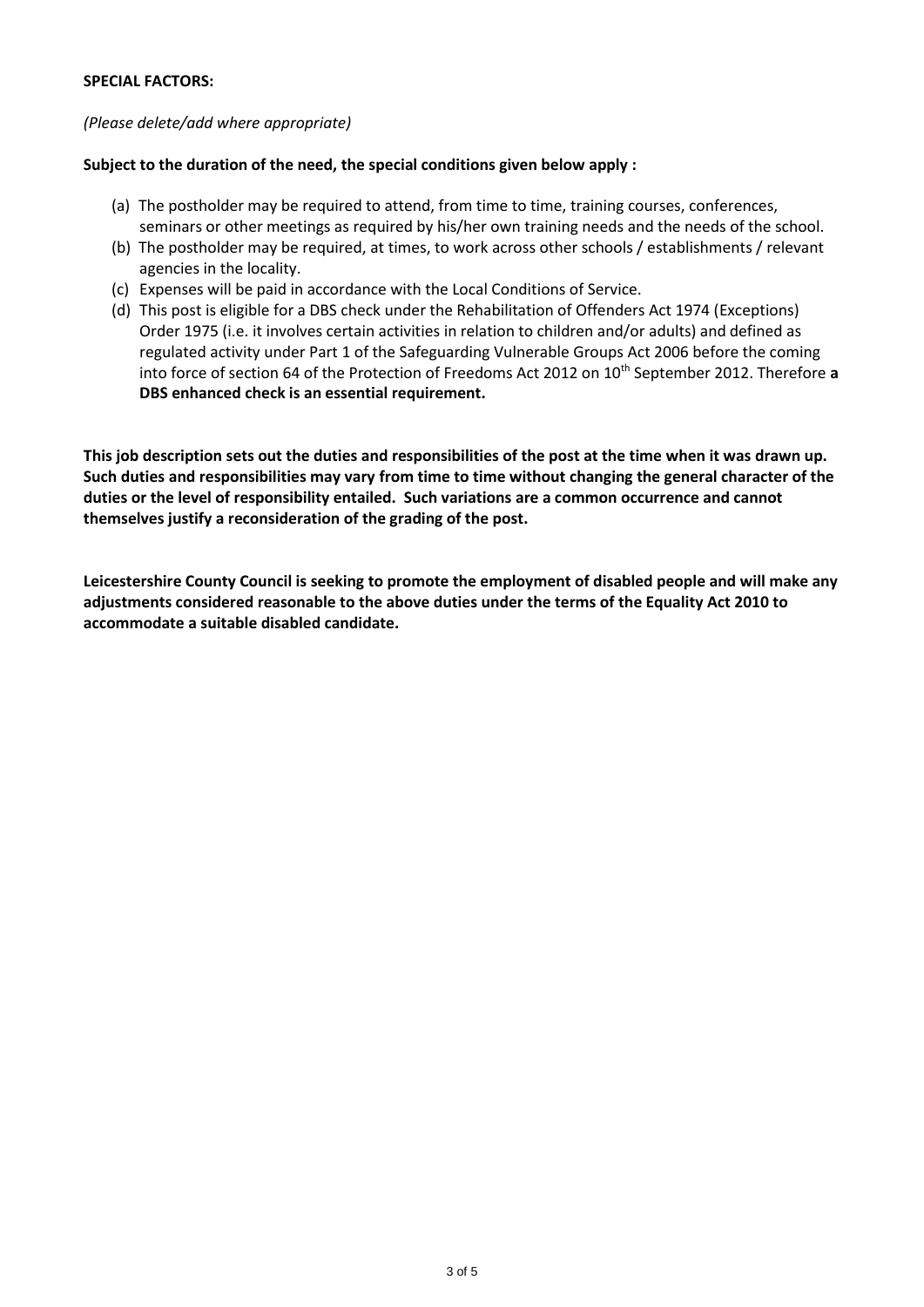





**School: Thorpe Acre Junior School**

**Job Title: Teaching Assistant (TA)**

**Grade: 6**

|                                                                                                                                                                                  | <b>Essential</b> | <b>Desirable</b> | How<br>assessed |
|----------------------------------------------------------------------------------------------------------------------------------------------------------------------------------|------------------|------------------|-----------------|
| <b>Qualifications</b><br>NVQ 3 in Supporting Teaching and Learning,<br>or equivalent                                                                                             |                  |                  | App/Doc         |
| <b>OR</b><br>Relevant experience of working at primary<br>school level                                                                                                           |                  |                  |                 |
| Level 2 qualifications in maths/numeracy<br>and English/literacy<br><b>OR</b><br>Able to demonstrate competency in<br>literacy and numeracy equivalent to level 2.               |                  |                  | App/Doc         |
| <b>Experience</b><br>Experience of supporting teaching and<br>learning in a formal setting<br>Experience of supporting teaching and<br>$\bullet$<br>learning of SEND pupils      | ✓                |                  | App/Int/Ref     |
| <b>Knowledge</b><br>Knowledge of child protection and health<br>and safety procedures.                                                                                           | ✓                |                  | App/Int/Ref     |
| <b>Skills/Attributes</b><br>Ability and willingness to undertake<br>professional development.                                                                                    |                  |                  | App/Int         |
| Good interpersonal skills.                                                                                                                                                       |                  |                  | Int/Ref         |
| Empathy with children and young people.                                                                                                                                          |                  |                  | Int/Ref         |
| Ability to work effectively as part of a team.                                                                                                                                   | ✓                |                  | Int/Ref         |
| <b>General Circumstances</b><br>An understanding of, and commitment to,<br>Equal Opportunities, and the ability to<br>apply this to strategic work and day-to-day<br>situations. |                  |                  | App/Int         |